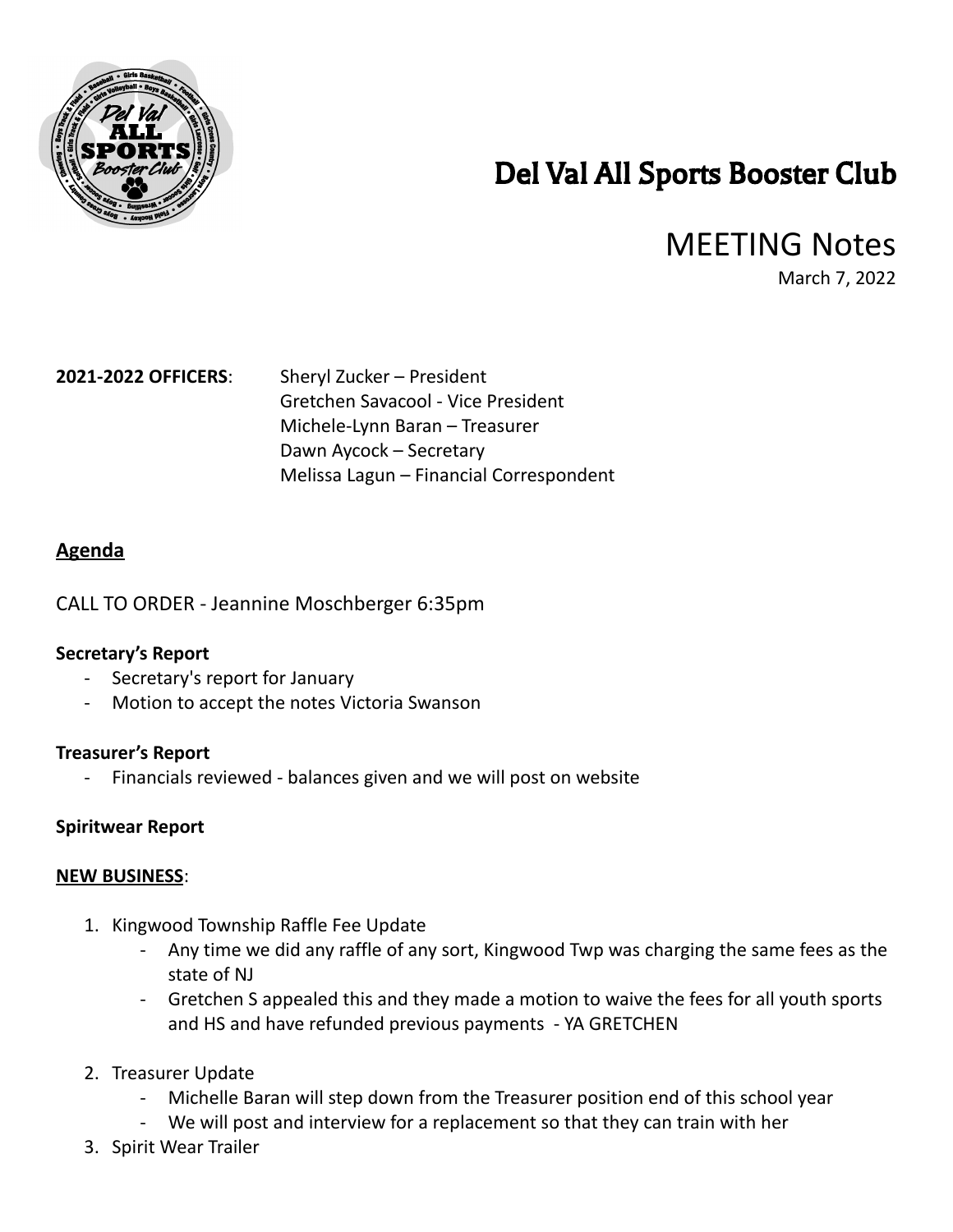- - Have a appointment to register it with DMV, should be able to move it in about a week or two
- Then will move hopefully to school
- 4. Blankets
- - Sheryl is looking to finalize all details so the order is in by end of March to receive order by mid to late May
- 5. Bricks Gretchen will send out
	- Thusfar only 1 request received
- 6. Scholarships
	- Application will be ready by next week for the school website
	- Will be looking for 3 volunteers to select scholarships
- 7. We will be posting the financials on the school website each month for ease of access and review

#### **Treasurer Report OLD BUSINESS:**

- 1. Football Sled Equipment Request Follow Up
	- a. Still awaiting follow up from Coach Haughey on quotes and exact items

#### **WINTER SPORTS REPS:**

#### **Wrestling:**

- Group 1 State Champs! (group 5)
- States
- Individual competitions
	- 4 wrestlers went to AC
- 9 & 20 in Roman numerals all season with reflected the team goals
- Online store will be out
- Lycoming will happen end of June along with summer camp
- 1000 Islands in August
- Banquet will be 3/16/22 Razeberries

#### **Boys Basketball:**

- Freshmen 5-4 and only missed 2 games
- Some Freshmen got JV time
- JV 10-5
- 18-10 record
- 11- 4 Skyland conference record
- Logan Blake had 1000 points
- Banquet is 3/10/22 KTS Firehouse

#### **Girls Basketball:**

- Played teams out of the league
- 11-16 for Varsity
- Beat Warren Hills first time in 4 years
- 2 Freshmen Lindsay Ditmar and Elana Falkenstein walked on as starting Freshmen on Varsity